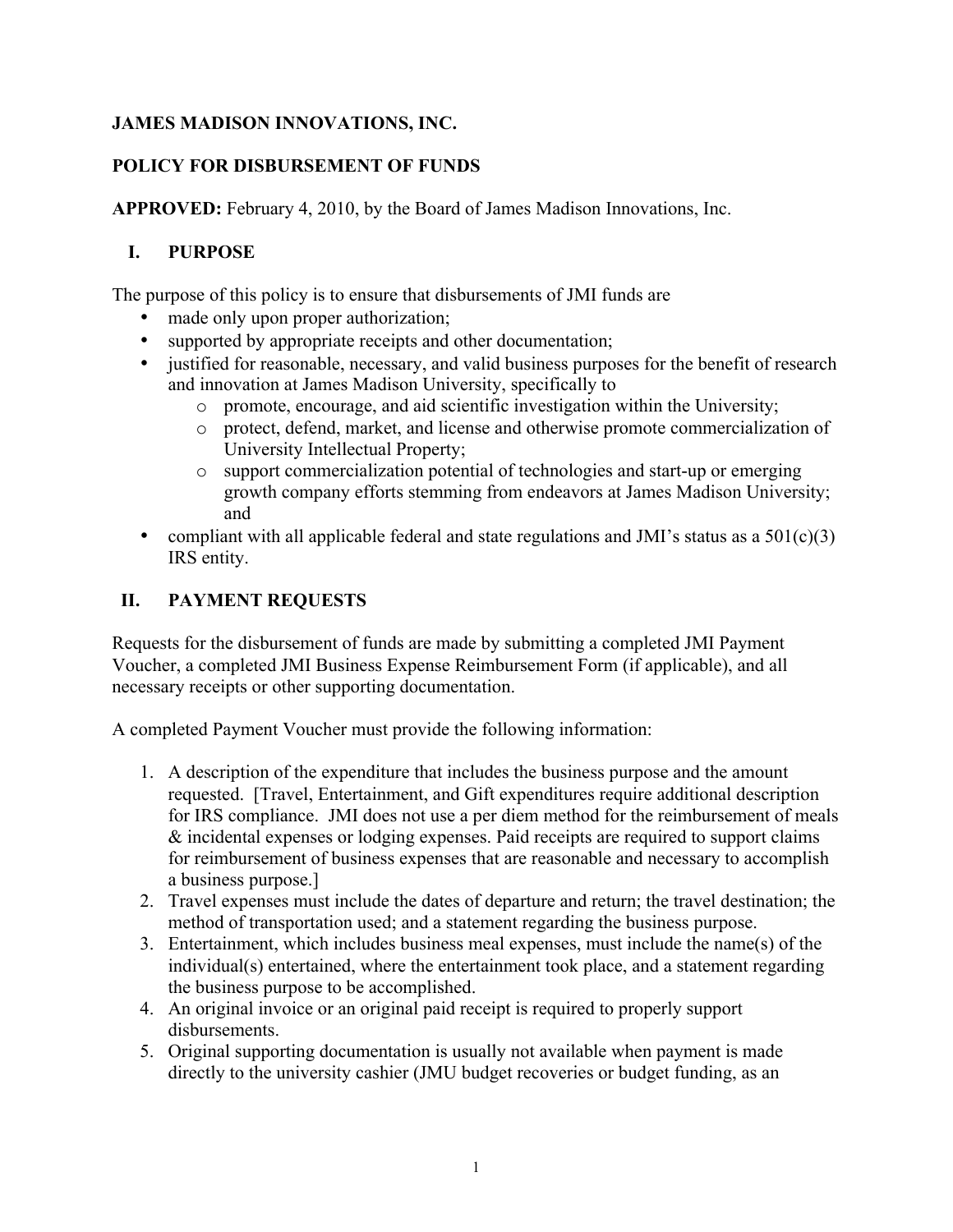example). Therefore this type of disbursement request must be clearly described on the JMI Payment Voucher.

- 6. Payee's name, mailing address, and Social Security Number/Taxpayer Identification Number. JMI requires a completed IRS Form W-9, Request for Taxpayer Identification Number, to be on file for all payments. Checks will be mailed to the payee's address, unless stated otherwise on the JMI Payment Voucher.
- 7. The name of the JMI account to be charged.
- 8. Signature of the person requesting the payment.
- 9. Approving signatures from the JMI Treasurer and either the JMI Executive Director or the Chair of the Board of Directors. In the event that the Executive Director has requested reimbursement for expenses that have been personally incurred, the Chair of the Board of Directors shall approve the payment before forwarding the request to the Treasurer.
- 10. The JMI Treasurer reviews all Payment Vouchers to ensure:
	- a. compliance with IRS regulations;
	- b. compliance with "Uniform Management of Institutional Funds" Act;
	- c. reasonableness of the request based on prudent business practices and university objectives;
	- d. proper and adequate documentation attached;
	- e. account name and number are correct;
	- f. expenditure agrees with account's purpose;
	- g. funds are available; and
	- h. all required signatures are present.

#### **III. GUIDELINES FOR DISBURSEMENTS**

- 1. University employees may receive reimbursement for expenditures made on behalf of a university program. Original supporting documentation that includes proof of payment must be submitted with the JMI Payment Voucher.
- 2. JMI's Business Expense Reimbursement Form must be attached to the JMI Payment Voucher to document the required supporting information for travel and entertainment expenses.
- 3. When the university has reimbursed a portion of out-of-pocket expenditures (lodging and business meals, as an example), then the balance may be requested from JMI. The expenditure must be reasonable and customary for the business purpose the expenditure is attempting to accomplish. These requests require the following to be attached to the JMI Payment Voucher:
	- a. copies of all documents submitted to JMU;
	- b. proof of JMU's reimbursement;
	- c. paid receipts supporting the expenditures; and
	- d. the reason that JMU did not reimburse the amount (balance) requested from JMI.
- 4. Requests for reimbursement must be received by JMI within one (1) month of the expenditure. Requests for reimbursement that were submitted first to the university must be received within (2) months of the expenditure.
- 5. JMI will not disburse operating funds for:
	- a. personal expenses (family, spouse, other individuals not employed by the university and not on official business of the university);